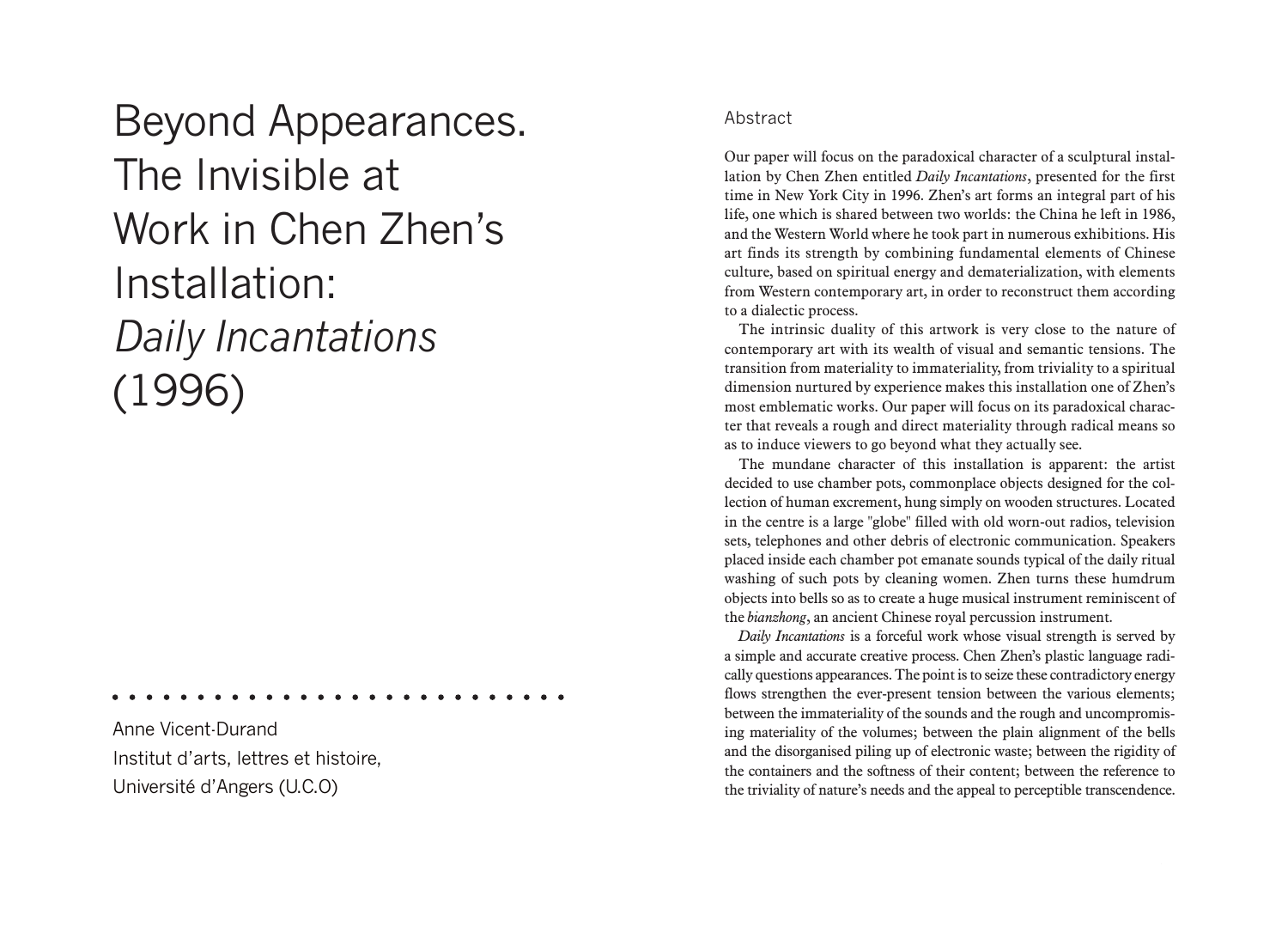Fig. 1 *Daily Incantations,* Chen Zhen, 1996 Wood, metal, Chinese chamber pots, electric wires, residues of electronic and electrical objects, sound system 230×700×350 cm The Dakis Joannou Collection, Athènes. Vue: "Daily Incantations", Deitch Projects, New York, 1996 Photo: Tony Powell Courtesy Deitch Projects

The artistic installation should be examined in the depths of its mate riality and potentiality: this is a virtual space continuously reaching out toward further metamorphosis. The artist invites viewers to go beyond appearances and together seize this unfolding of reality, which can only exist in the shared experience of looking **.**

## Introduction

Chen Zhen was a naturalized French artist born in China and who died in 2000. His art formed an integral part of a life shared between two worlds: the China he left in 1986 1 , and the Western World where he took part in numerous exhibitions. His art finds its strength by the combin ing fundamental elements of Chinese culture based on spiritual energy and dematerialization with elements from Western contemporary art, in order to reconstruct them according to a dialectic process. In Zhen's artistic quest, art, life and medicine are interconnected; and references to Buddhist philosophy and Taoist culture are scattered through his artistic practice as well as his medical work. The key to understand ing Zhen's work is through his concept of "trans-experience" which he refers to as a type of "cultural homelessness". His artistic practice devel oped by using objects that reflected the hybrid nature of contemporary cultural and social life and incorporating them into installations. The latter are part of a process of spatial occupation, where they become sen sitive to the invisible physical strength of the exhibition venue and the reactions they produce.

This paper will focus on a sculptural installation entitled *Daily Incantations*, presented for the first time in New York City in 1996. The intrinsic duality of this artwork is very close to the nature of contem porary art with its wealth of visual and semantic tensions. The tran sition from materiality to immateriality, from triviality to a spiritual

1 In 1986, after the opening up of China under Deng Xiaoping's leadership, Chen Zhen immigrated to Paris; he studied at the "Ecole des Beaux Arts" and the "Institut des hautes études en arts plastiques", where he also taught from 1993 to 1995. He was then appointed a teacher at the "Ecole des Beaux Arts" of Nancy.

Anne Vicent-Durand

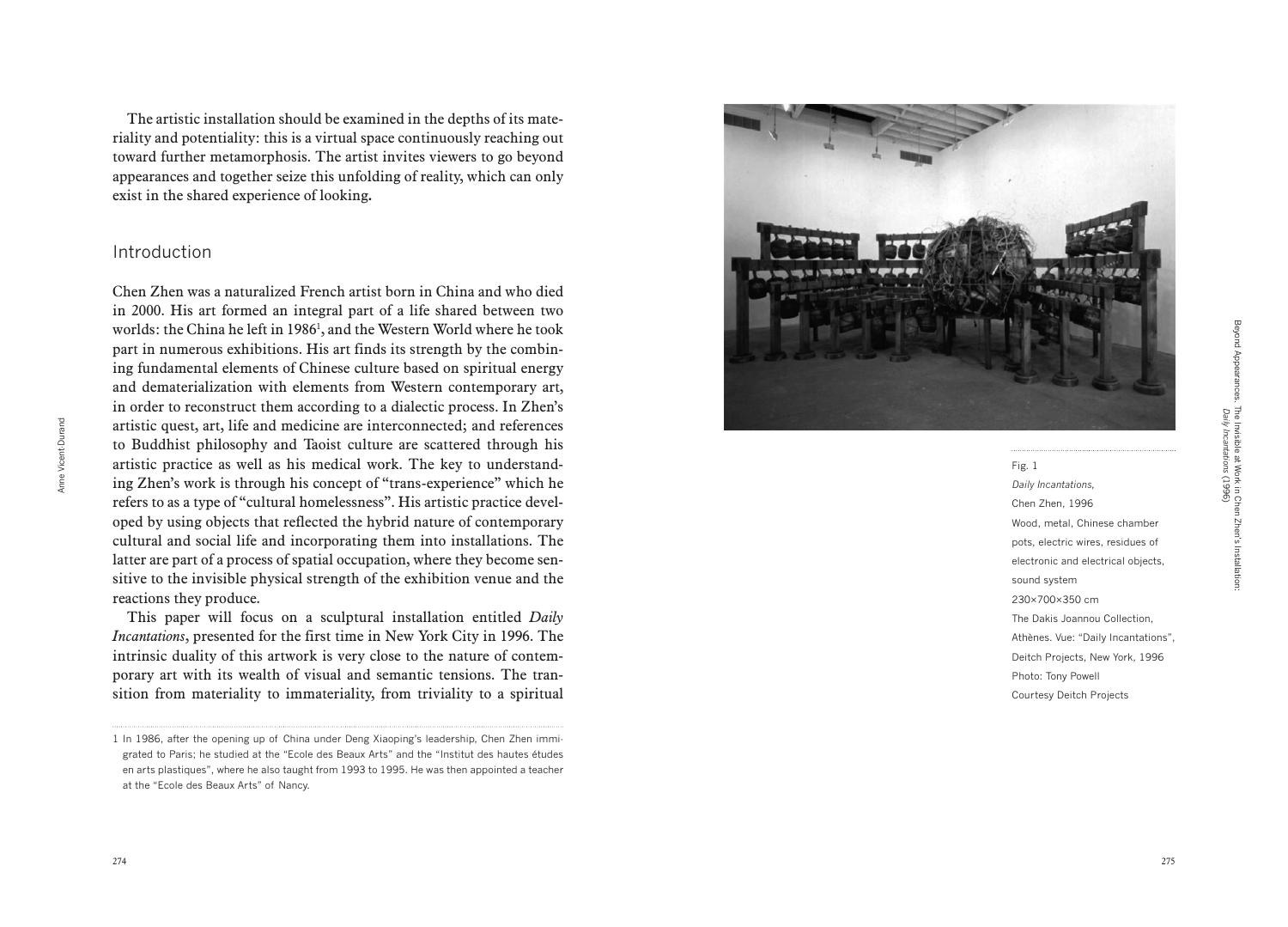dimension nurtured by experience makes this installation one of Zhen's most emblematic works. Our paper will focus on its paradoxical char acter, one that reveals a rough and direct materiality through radical means so as to induce viewers to go beyond what they actually see.

•

*Daily Incantations* was created when he returned to Shanghai in 1993 having spent eight years abroad. Early one morning, near the Hilton hotel, women were engaged in the daily ritual of washing chamber pots in the street. These sounds took him back to the days of the Cultural Revolution in Shanghai. He recalls:

*Every morning on my way to school, I would hear the sounds of chamber pots being washed. Before school actually started I would also hear the 'daily incanta tions' – that is the obligatory daily reading aloud from Mao Zedong's Little Red Book intended to 'cleanse the soul'. Washing the chamber pots was a daily ritual in the city, and reading incantations from the Little Red Book was part of politi cal indoctrination. This double incantation bringing together the daily ritual on the one hand, and the ritual reading of the 'sacred' writings on the other, created a juxtaposition of sounds symbolizing the complex relation between traditional and contemporary Chinese life.*

(Chen, 2003)

Anne Vicent-Durand

Anne<sup>1</sup>

Vicent-Durand

The word *Incantation* points to the ambivalent nature of the sounds perceived. The word does indeed have negative and positive connota tions since it refers to both the weaving of spells and verbal charms. It can also mean the *chanting* of a deadly curse. If the first meaning is related to everyday and traditional activities of women in the city, the second meaning is linked to political and ideological coercion.

To make the installation *Daily Incantations* at the Jeffrey Deitch gal lery in New York in 1996 (Fig. 2), the artist and his friends collected some 101 chamber pots made in Shanghai. Grouped together the pots they created a set of bells that evoke an ancient Chinese royal percus sion instrument, the *bianzhong*. The size of this sculpture is impressive  $(230\times700\times350$  cm), equivalent to that of the actual instrument.



Fig. 2

*Daily Incantations* Deitch Projects'poster New York, 1996

Courtesy of Deitch Projects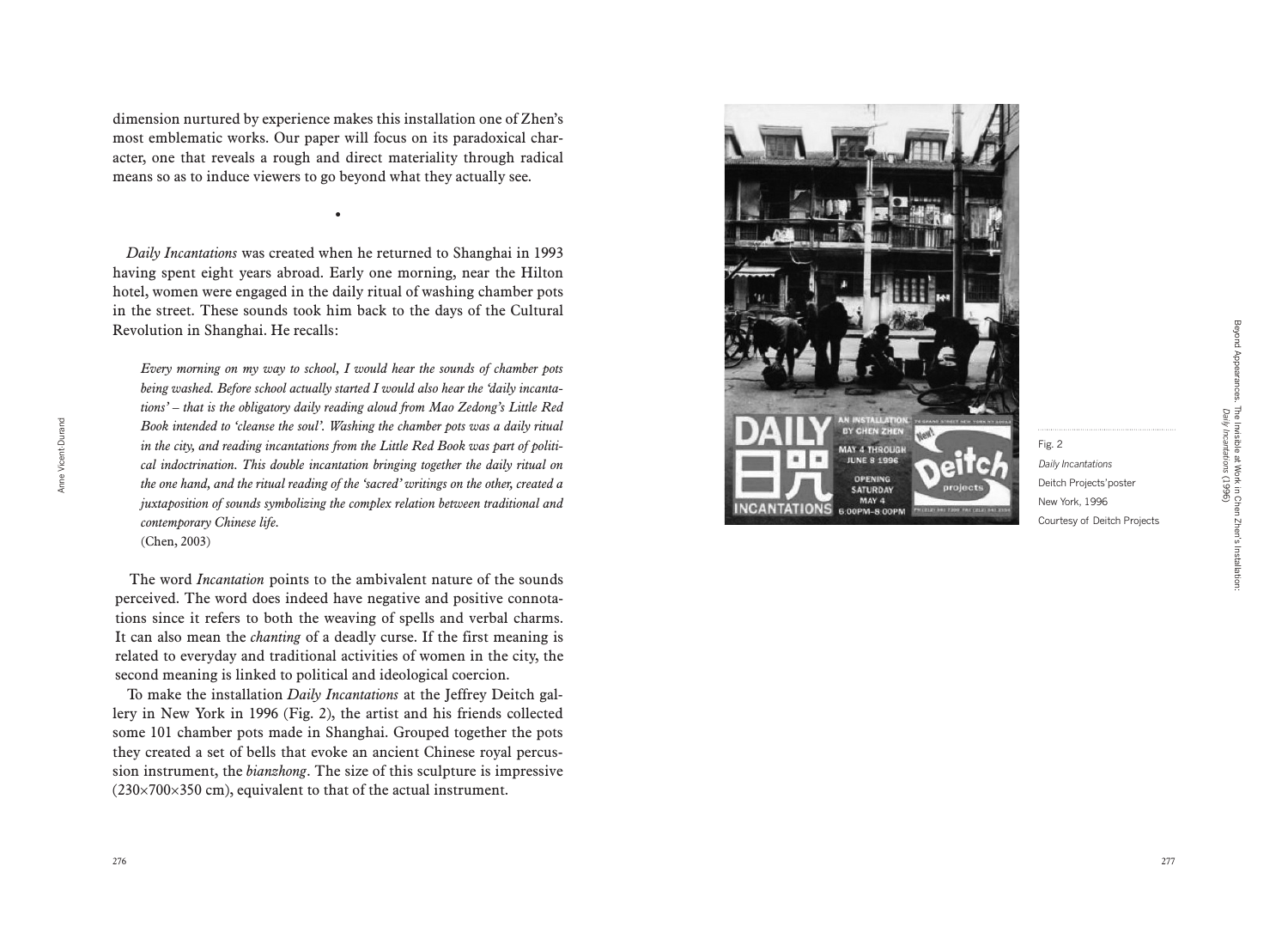The *bianzhong* consists of a set of bronze bells with a circular section (called *fanzhong*), which are hung in a wooden frame and struck with a mallet (Fig. 3). 2 These bells are described as "large bells producing melodic sounds" because of their large size, rich harmonic resonance and wide range of sounds. The pure vibrant tone of each sound is unique and reverberates through space. The *bianzhong* was used in China's rit-� ual and court music. Its cultural relevance is closely linked to its reli gious function: it constitutes a complex musical body and is regarded as sacred. Bells have a paradoxical function since they are used to both call and reject, they invite people to gather together and pray while keeping at bay the forces of evil and natural and supernatural threats.

This tension between two opposite poles runs throughout Chen Zhen's work. With *Daily Incantations*, he opposes the profane and sacred, the material and spiritual, the individual and community. Here, the har monic sounds of a chime we expect to hear are replaced by the noises of mundane, repetitive daily chores. Speakers installed inside each of the chamber pots emit the typical sounds of the ritual cleansing of pots that Chinese women traditionally performed every day. Sounds of knock ing, scraping, and splashing are superimposed over the muffled hustle and bustle of the city. These gestures are reminiscent of musicians ring ing bells; both set of sounds are associated with percussion. The artist brings together two realities that have no relation, the triviality of street life and the elegance of a palace or a temple.

The tension between visual the components belonging to the unconnected worlds is fruitful. The 101 traditional chamber pots that a west ern mind will instinctively appreciate for their aesthetic beauty – before becoming aware of their hygienic function – are hung in wooden frames. They encircle a very large sphere filled with old radios, TV sets, tel ephones and other debris of electronic communication. While we are



Fig. 3 *Bianzhong,* tomb Marquis Yi of Zeng, buried in 433 BCE Tomb discovered in 1977 in Leigudun near Suixian today called Suizhou North of Hubei province Museum of Hubei Province

<sup>2</sup> Fig 2: *bianzhong* excavated from the Marquis Yi of Zeng's tomb, dating from the 5th century BCE, kept in the Museum of Hubei province. The chime is imposing: the largest rack is almost eight meters long, the shorter about three meters, its total weight is seven tons, including the 65 bronze bells which constitute the whole structure. The bells cover five octaves and a half and produce twelve semitones; according to their angle, and whether they are played from the front or back of the set, they produce different sounds. Extraordinarily, they bear more than 2.800 inscriptions describing how the *bianzhong* might be played, an invaluable testimony to the development and history of Chinese music.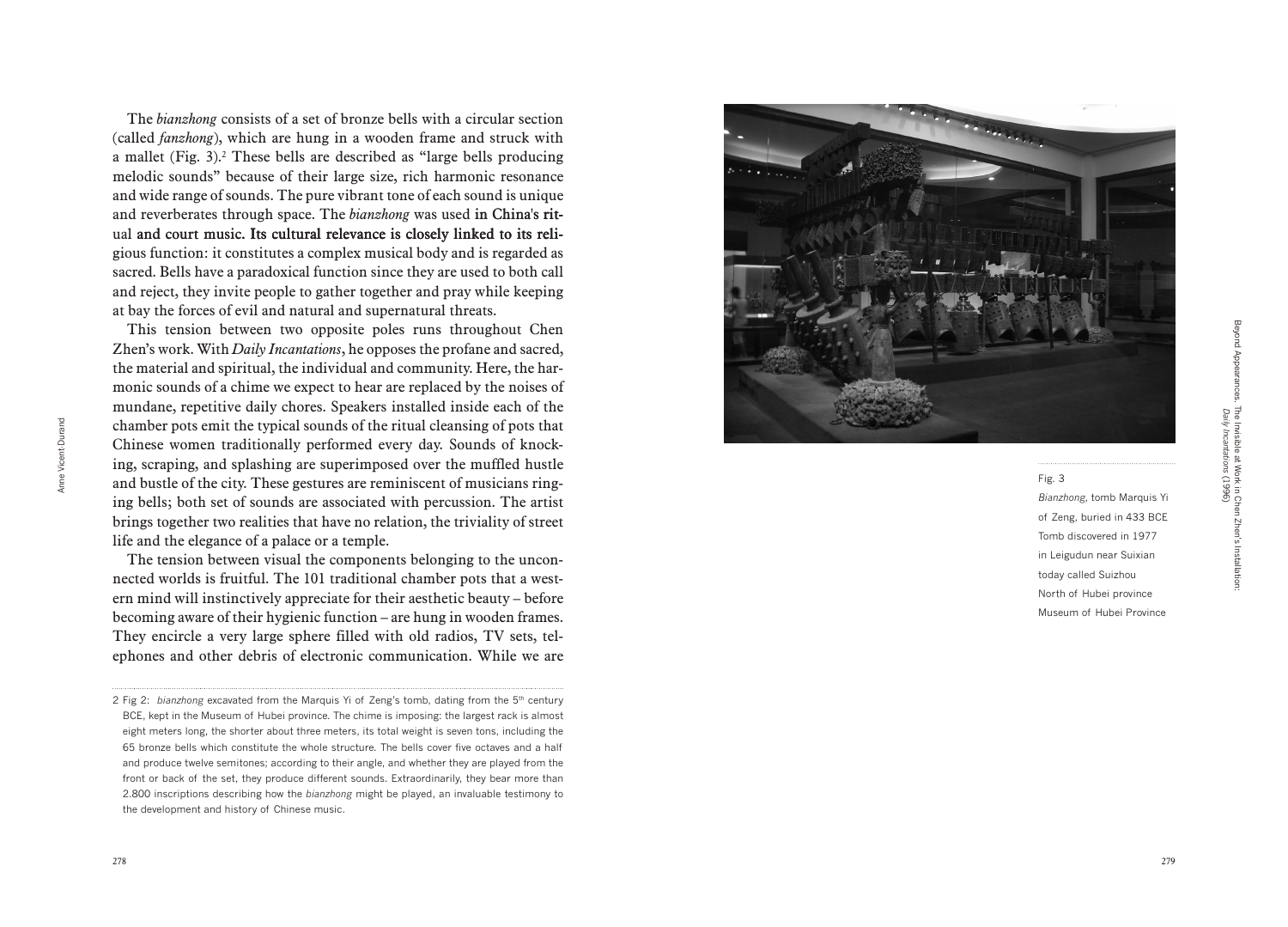initially attracted to the imposing and majestic shape of the "chime", we are startled when we discover the heap of waste.

The sounds emanating from the installation are puzzling. One is tempted to press their ears against the outer surface of the pots to meet this invisible and intimate world but the central structure, made of debris from the modern world, is in our way and prevents us from doing so. The contrast between the recycled objects of this peculiar *bian zhong* and the lifeless silent waste of the globe is extreme. Chen Zhen reinvents the chamber pots inasmuch as these once commonplace objects symbolize an "ancient culture" and have become obsolete in modern Shanghai of today. Nowadays, chamber pots are being slowly discarded in urban areas. Chen Zhen brings the ancestral vibrant memory of the traditional pots face-to-face with that of ubiquitous present-day comput ers displayed here as electronic waste. The juxtaposed life cycles are also dissimilar: pots are looked after, cleaned and potentially transformed into musical instruments, whereas electronic waste is piling up and suffocating the planet. The artist thus questions the objects and their role as a medium and "invader" in the globalization process.

Chen Zhen enjoys generating misunderstandings and has had to face numerous controversies about his artwork where the mundane character of his installation has often been stressed – the commonplace objects he uses were indeed initially meant for the collection of human excrement.

In 2000, the year Chen Zhen died, the Chinese embassy opposed the installation being featured in the exhibition "La Voix du Dragon" at the Cité de la Villette in Paris. 3 The fact the artist created a traditional set of bells using chamber pots to replace the bronze bells was simply unaccepta ble. Mrs Hou Xiaghua, then Cultural Advisor at the Chinese Embassy in Paris declared "I am shocked, Chinese people find this irreverent", before adding rather less diplomatically "These chamber pots (...) are just crap".4

This incident clearly highlights the paradoxical character of the work, which exploits the object's dual nature. For most people in China, it is an ordinary ugly, everyday object. The artist said "In New York, Chinese visitors reacted by saying that it was horrible. To them the pots smelled foul and it was a shame to display them in an art gallery". Likewise many Western visitors, after perceiving them as "ancient beautiful Chinese objects", also changed their minds when they became aware of their initial function. However, to certain Chinese, the chamber pot is emblematic of the renewal of generations. As they feel attached to the forces of heredity, they are happy in the knowledge that the chamber pot "is passed on to sons and grandsons". In addition, traditional Chinese medicine makes use of the calcareous deposit found on the inner surface of the pot. This precious matter is supposed to reduce a fever or calm hot flushes. This reversal linked to the use of the "incriminated" substance for medical purposes reinforces Chen Zhen's critical approach.

For him, the use of a found object is not merely one of aesthetic choice. He is also interested in, the many layers of their history as well as their political, economic, social and cultural connotations. The object is closely linked to the concepts of "Western World" and "moderniza tion", and to the principle of "the old being replaced by the new". The nature of the object and the experience people have had with it are essential, as well as its translation into different cultural contexts. He told Nehuma Guralnik: 5

*When I take a hundred chamber pots from Shanghai to New York City, or when I record the sounds of cash registers and Chinese abacus and mix them together as a contemporary music or prayer, (…) all of that reveals the many possibilities of the collected object. How can we ignore what happens when these possibilities lying behind every daily object are brought together with the profusion of contextual fac tors present in the different venues? This is the thrill of creation!* (Chen, 2003) 6

Chen Zhen's work is not based on an ordinary idea of the ready-made object but rather a matter of awareness. Although his approach is akin

6 *Correspondence between Nehama Guralnik and Chen Zhen*, Tel Aviv, February 8, 1998.

Anne Vicent-Durand

<sup>3</sup> Exhibition of November 21, 2000 – February 25, 2001. ''La voix du dragon. Trésors archéolo giques et art campanaire de la Chine ancienne''. La cité de la musique, La Villette, Paris.

<sup>4</sup> *Le Journal des Arts,* n° 116, December 1, 2000. "For the Chinese embassy, Chen Zhen is not welcome. As a contemporary counterpoint to *La voix du Dragon*, Chen Zhen 's sculpture *Daily Incantations* was removed to another part of the Grande Halle de la Villette *.* The embassy of the People 's Republic of China was appalled to see Chen Zhen create a traditional chime where bronze bells were replaced by wood chamber pots," Emma Lavigne, the music museum cura tor, explained. "We had to move the installation, otherwise the exhibition would not have taken place", she added.

<sup>5</sup> Exhibition curator at the Tel Aviv museum.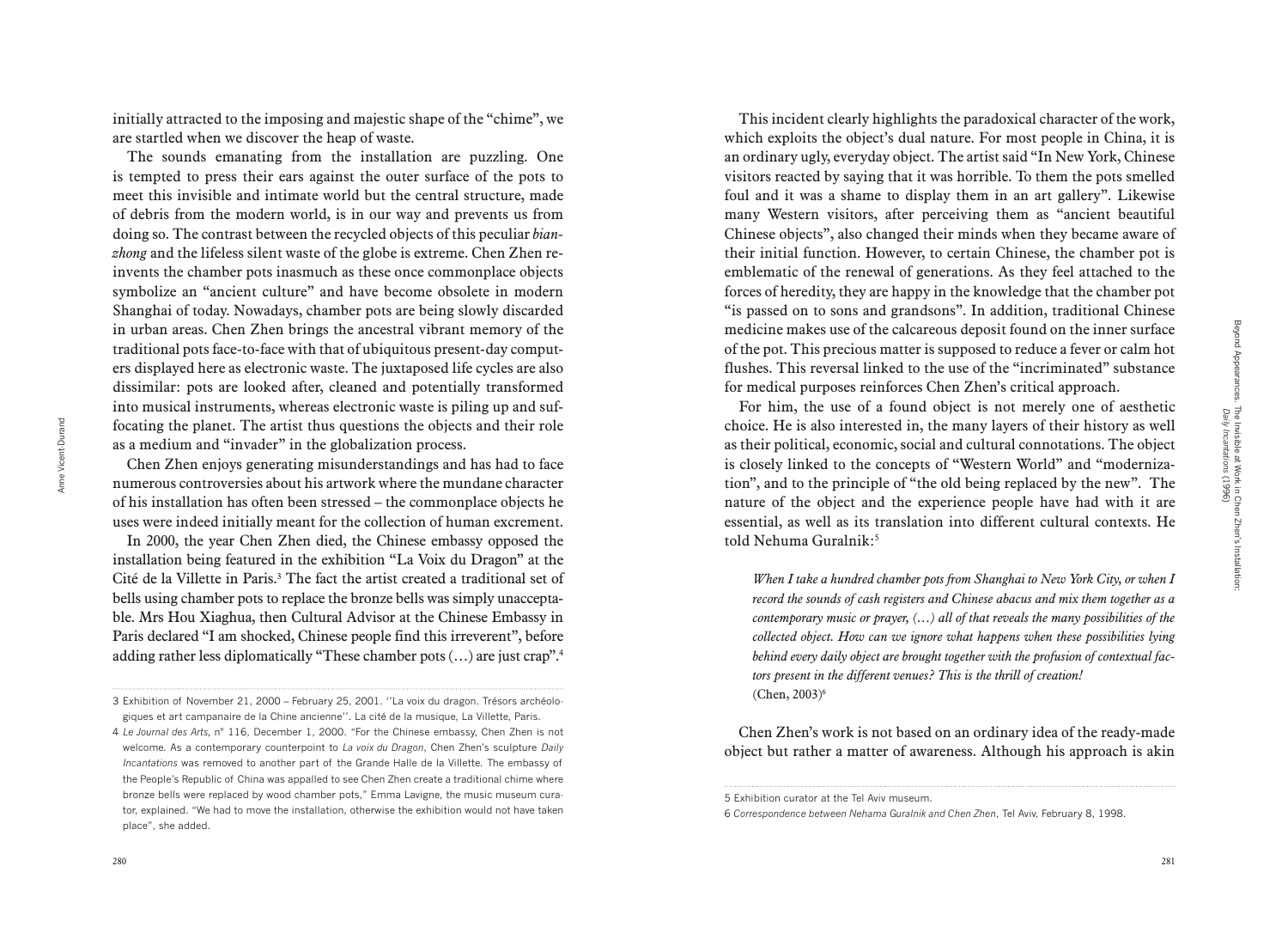to a contemporary practice which tends to dignify objects of the everyday world, he transforms them by drawing upon their specific properties. This process of dematerialization is sustained by the – hitherto unsuspected – physical and phenomenal properties of those "unworthy" objects that the artist brings to light through a complex strategy. In his correspondence with the artist, Nehuma Guralnik noted "By taking daily objects out of their usual context, Chen Zhen strips them from their materiality and highlights their relationship with people and their cultural history. By dematerializing them as consumer goods he assigns a new metaphorical role value to these objects. Therefore, the chair or bed, before being purchased at a flea market or salvaged from a dump, had almost reached the end of its life cycle as a consumer good, and is brought back to a new spiritual life". He continues, thanks to the transformations carried out by Chen Zhen,

*the spirituality and soul of the object are revived. The chair is given a new role, that of a drum, almost a fetish object through which, in addition to the previously mentioned metaphoric reference, a process of sanctification of the natural cycle, of total recycling and of entropy is operated.* (Chen, 2003)

The concept of "post object" is recurrent in Chen Zhen's work. He gives new life to everyday objects that are not reprocessed and therefore keep their original aspect. Whereas an object is normally produced, consumed, thrown away, salvaged, displayed, preserved or cast off, here it is offered a new destiny and reintroduced into new life cycles through an artistic process. Chen Zhen says

*how fond [he is] of all kind of transformations, not only because they directly concern some aspects of reality, but also because they give us the opportunity to reveal, either indirectly or through metaphors, the essence of what is beyond objective reality.*

(Chen, 2003)

His work opens onto new horizons extending beyond the reality of things. The artist has managed to transform ordinary material so as to

question and shake up our understanding of images, objects and consumer society. He emancipates mundane objects from their everyday constraints by displaying them in a place where time seems to stand still so ordinary reality expands, so to speak, giving rise to an infinite number of possibilities.

The transformation gives the chamber pot an opportunity of a new life cycle. According to Chen Zhen, "Objects are intended to purify life after their utilisation, sublimate a latent spirit after their circulation through society, provoke a new destiny for themselves when their first life cycle has come to an end". (Chen, 2003, p. 11)

The chamber pot becomes a bell providing ancestral sounds. The history of China, the history of these women engaged in daily tasks find an echo in a society overwhelmed by overconsumption. The rhythmical sound of striking the pots mingles with the noise of water, surrounding the silent globe filled with contemporary consumer goods that have now been thrown away. Placed next to the accumulated electronic debris, the old pots are bestowed with a fresh power to evoke the past.

A hundred and one bells have been collected, a figure that generally means the end of one cycle and the *beginning* of a new era.7 This figure is a palindrome and its reversibility is symbolized by the reflected elements of the artistic space: the suspended bells and the globe are next to each other and mutually send and receive their energy flows as image is to mirror. Both worlds question each other and reflect on one and another, in every sense of the word: actively thinking and sending back the other's reflected image.

•

There is no human representation in Chen Zhen's work but installations always include evocative objects such as tools, household or electronic appliances, clothes, furniture (chamber pots, chairs, beds, tables), newspapers, etc. All objects used in everyday life. The *quotidian*, from the Latin word *quotidie*, meaning "every day", points to what is diurnal;

<sup>7</sup> The figure 101 means the end of a cycle. For example the Taipei 101 tower (Taiwan) with 101 floors refers to the new century that was beginning at the time of construction.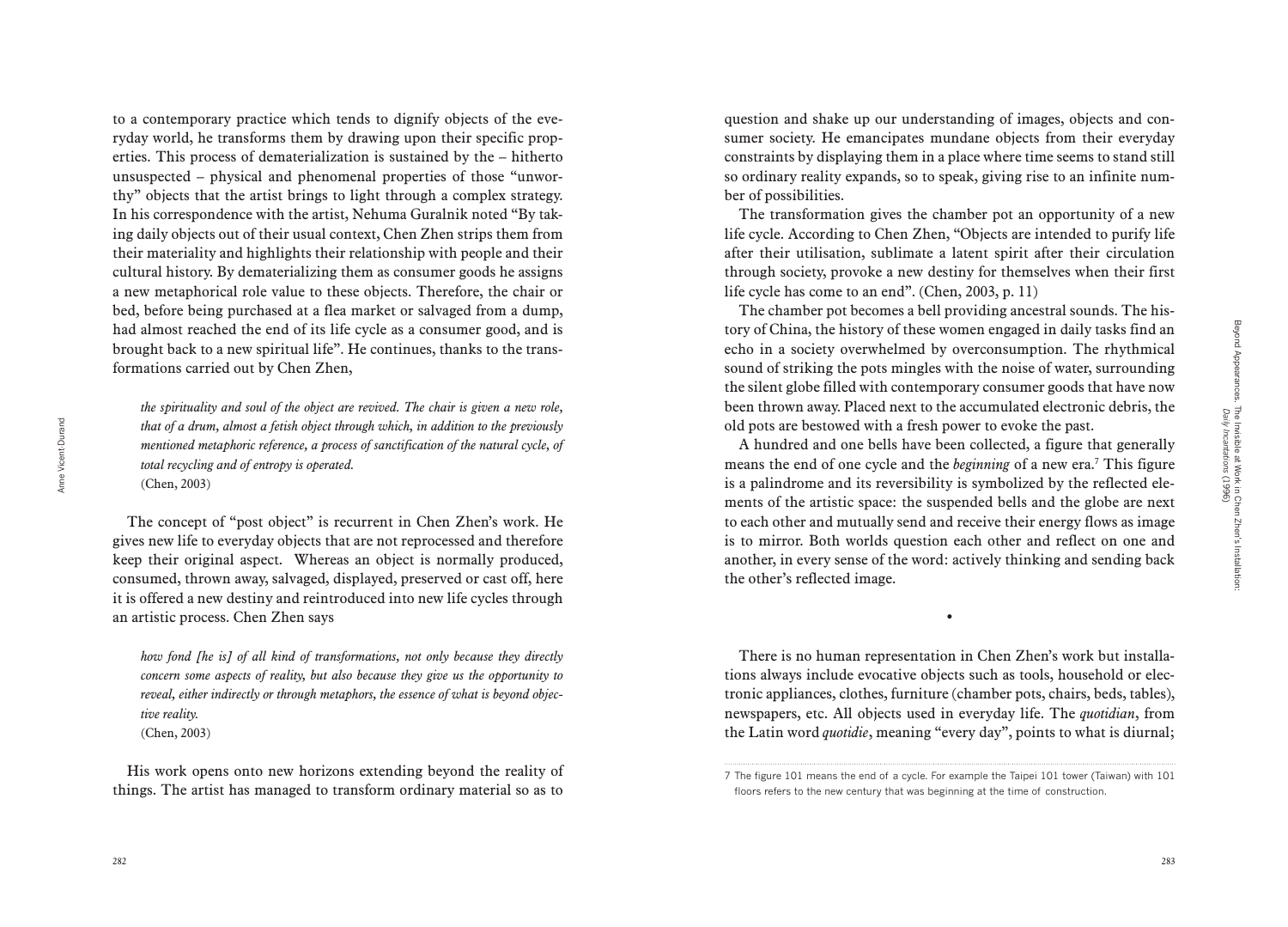Anne Vicent-Durand

Anne Vicent-Durand

"what happens every day and recurs everyday" Georges Perec wrote, "the obvious, the common, the ordinary, the habitual  $(...)$ ". (Perec, 1989, p. 11) Like Chen Zhen, the French writer has stressed the impor tance of banal things and urged us to question, "that which seems to have ceased forever to astonish us, and that we usually fail to put into words (…)". For him, the point is to try to understand "what is under neath, the infraordinary, the background noise, our quotidian existence, each and every instant of it". (Perec, 1979, p. 4)

The chamber pots testify to the body's transformation of food into waste. Here, the quotidian in question is usually hidden, confined to the domestic space. It should go unnoticed since it concerns something so intimate that it falls within the realm of a secret – from the Latin *secre tus*, meaning "excluded" – to be kept out of sight. There in the museum, in broad daylight, Chen Zhen displays containers meant to receive impure matter coming from various body orifices: spit, blood, urine, excrement. Waste matter eliminated from the body causes disgust. The initial reaction, akin to repugnance, is first and foremost psychological; it may have a more moral signification that could extend to aversion to and rejection of the symbolic object. With soiled objects, one looks away and keeps at a distance.

Chen Zhen believed in the ability of art to filter into all spheres of daily life and to find relevant connections with human concerns. The chamber pots are the guardian of an age-old memory, but they also bear witness to the transformations of a rapidly evolving society. Chen Zhen's critical approach to the principles of consumer society and Western cap italism goes hand in hand with his strong desire to change the world and improve the human condition. His purpose is to go beyond the first interpretation of the object, which should not be limited to a mere and insignificant "thing". He resists a reality that was described by Raoul Vaneigem when he wrote that "the common sense of consumer society has brought the old expression *one must see things as they are* to its logi cal conclusion: whichever way you look, you see nothing but things". (Vaneigem, 1992, p. 41)

The chamber pot is an extension of the body through the agency of everyday gestures. The human body is the pivotal element of Chen Zhen's work and is closely connected with his personal experience as he suffered from a rare, incurable disease – autoimmune haemolytic anaemia – from which he eventually died in 2000 aged 45. As early as 1992, he wanted to become a practitioner of traditional Chinese medi cine. His condition both fostered and hampered his project. To better fight against the inevitable outcome 8 , he decided to consider recovery a "creative process".

As in traditional Chinese medicine, his work mixes philosophy and practice. The spirit that shapes his installations and sculptures is rooted in the bipolar dialectic of Yin and Yang. He likes to bring together two things that were heretofore worlds apart. "If something is sour," he said to Eleanor Heartney, "you mix it with something sweet. This is a typi cal Chinese contradiction, as Yin and Yang".<sup>9</sup> (Uslip and Zur, 2003, p. 15–16) He often refers to the "six roots" of Buddhist philosophy, namely eye, ear, nose, tongue, body and mind. The six types of consciousness are dependent on the sensory information they convey.

Chen Zhen regards the artist as a therapist, and declares he is "con cerned with the diagnosis of the world's diseases", and wants "to rec oncile man and the world". His approach aims to spiritually bring life back to objects that both testify to and suffer from the society we live in. The philosophical dimension of *Daily Incantations* is reflected through the resonance of two essential vital activities: the first, rooted in mate riality – the daily cleansing of chamber pots – refers us to the other, the immaterial quest whose purpose is "cleansing yourself and cleansing the world…" Duality is constantly at work in the artist's work. The infinitesimal is always connected to the infinitely great. Like Shitao, a famous Taoist monk and painter who saw what is most superficial and familiar as the real way into the deepest mysteries<sup>10</sup> (1984, p. 22), Chen

For Chen Zhen, "found objects are living creatures. The meaning of the transformation occurring through my work also stems from my interest for issues regarding the human body and mind". (Chen, 2003)

<sup>8</sup> Chen Zhen died in 2000 and was buried at the Père Lachaise cemetery in Paris. In 2003, his close relations created an association for the promotion of the artist 's heritage and philoso phy: the ADAC (friends of Chen Zhen Association).

<sup>9</sup> Interviews between Chen Zhen and Eleanor Heartney in 1997.

<sup>10 &</sup>quot;No matter how far you go, how high you climb, you must begin with a single step".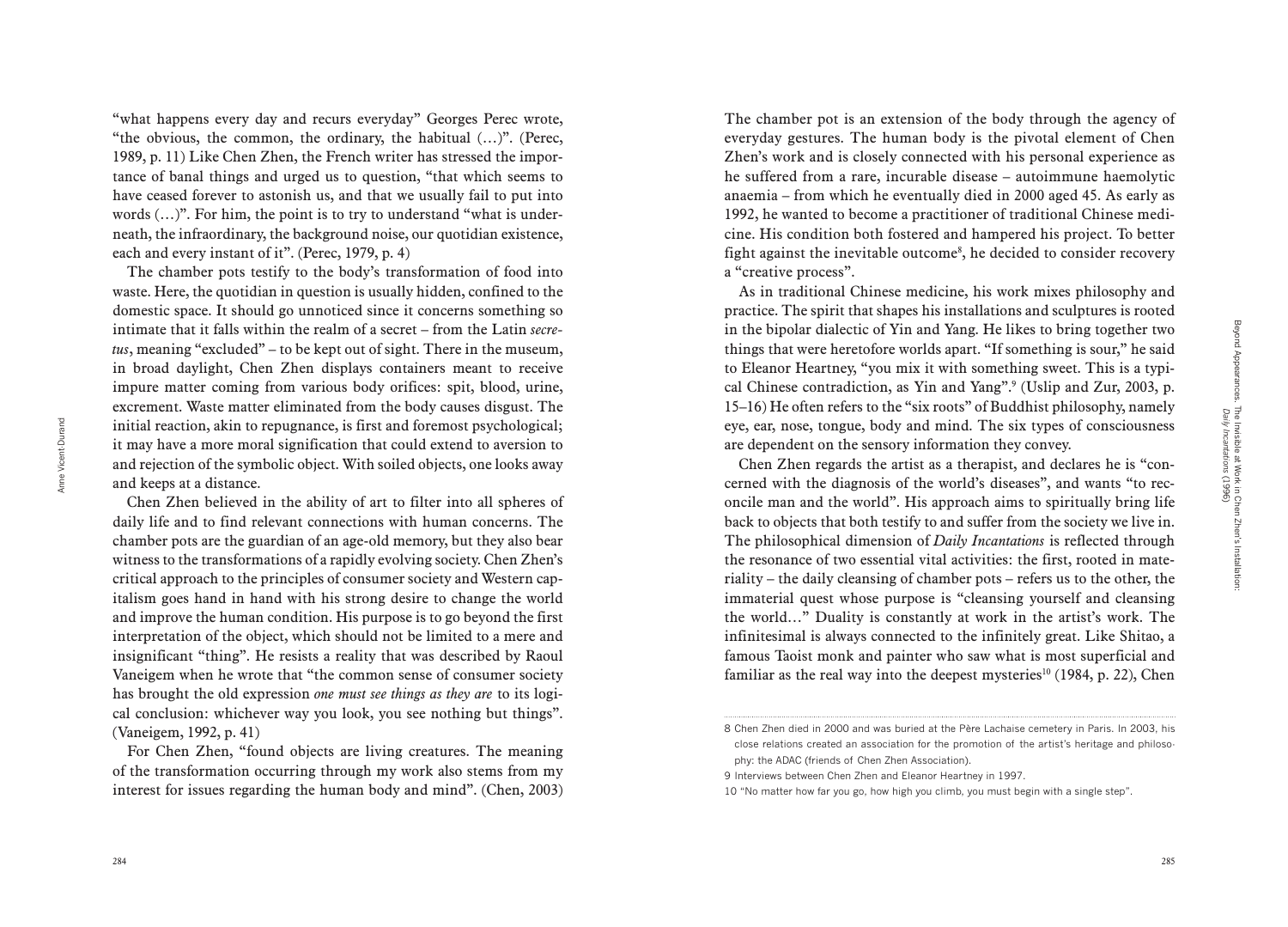Zhen uses material potentialities that are immediately visible to provide opportunities for deeper metamorphosis.

Chen Zhen's works constantly question the world, following a crosscultural way of thinking that links spirituality and technology, the material and immaterial. Central to his artistic practice is the sharing of knowledge and skills in the field of art, medicine, ecology, politics and cultural identity between the two worlds he belonged to. Chen Zhen was born in Shanghai in 1955 and raised in a family of doctors who spoke English and French. From a very early age he showed an interest in the relations between traditional Chinese philosophy – in those days forbidden – and Western culture. In 1986, he took exile in Paris. Chen Zhen was a genuine world citizen who could work either in New York, Shanghai or his adopted city Paris.

Sharing one's culture and experience with others nurtured Chen Zhen's artistic project. He sheds light on the in-between and interval where the relationship between contemporary art and life could find a fresh start. His strategy is driven by a wish to bring together artists and the communities in which they live, to help them work with each other and better understand their differences and similarities. The concept of "in-between" is essential to his creative process. It means the following between two cultures, two worlds or two places, a pristine space still exists that allows new opportunities for developing bonds, connections and encounters.

During the course of his work, Chen Zhen built a genuine life project and thought pattern that he called "transexperience". This bears no relation with the experience of travelling, accessible to anyone who travels throughout the world, which he believed to be "superficial and banal after all". "Transexperience" is rather a "spiritual loneliness and internalization of successive life experiences". The point is to adapt oneself, to multiply experiences and pay close attention to what is happening. This concept can be experienced by immersing oneself into life, mixing with other people and identifying oneself with them. The purpose is to "become a kind of *cultural homeless*, belonging to nobody but possessing everything. This type of experience is a world in its own right".<sup>11</sup> (Chen, 2003)

To be constantly on the move is of the essence, as this Chinese proverb

quoted by Chen Zhen says: "Mobility offers people chances to survive, while trees will die if moved to another place".<sup>12</sup> (Rosenberg, 2003, p. 150) He explained this mode of thinking and art practice as follows:

*Transexperience consists of a double intersection. The first is the intersection between my experience of old things and my experience of new ones; the second is the intersection between my own experience in connection and the experience of others, of everyone else – for instance with Westerners. Nothing is self-contained, nothing is fixed. To immerse oneself in life, to adapt to changing circumstances, to blend and identify oneself with others. This is the strategy of water. Transparent, changeable, moving, penetrating; it runs through all experiences, continents, people (...)* (Rosenberg, 2003)

It should be noted that the concept of "transexperience" originates from the time he was compelled to stay in Tibet in 1983, just before leaving China. His meeting with Tibetan monks clearly factored in his subsequent art work. He says he had been so emotionally and spiritually affected by their way of life and praying, that their spirit would live inside of him forever. He came away very much impressed by the simplicity of Tibetan life, one of a continuous daily ritual:

*Tibetans face extremely harsh natural conditions and their physical life is closely tied to their religious and spiritual beliefs. This results in outstanding stamina and quietness, a way of life impervious to the attraction of material things.* (Heartney, 2000, p. 25)

Chen Zhen endeavoured to incorporate "greater vision and daily incantations" into his way of seeing the world and the creative process. The progression of his disease prompted him to make a subject and a philosophy of his life experience in order to turn it into an open, everactive work. He strove to depict the conflicts between humans, nature and consumer society within a wider perspective. His aim was to thoroughly examine human activities while safeguarding a visual vocabulary and a way of thinking that were truly his own.

Anne Vicent-Durand

<sup>11</sup> *Correspondence between Nehama Guralnik and Chen Zhen*, Tel Aviv, February 8, 1998.

<sup>12</sup> *Transexperience, a conversation between Chen Zhen and Zhu Xian.*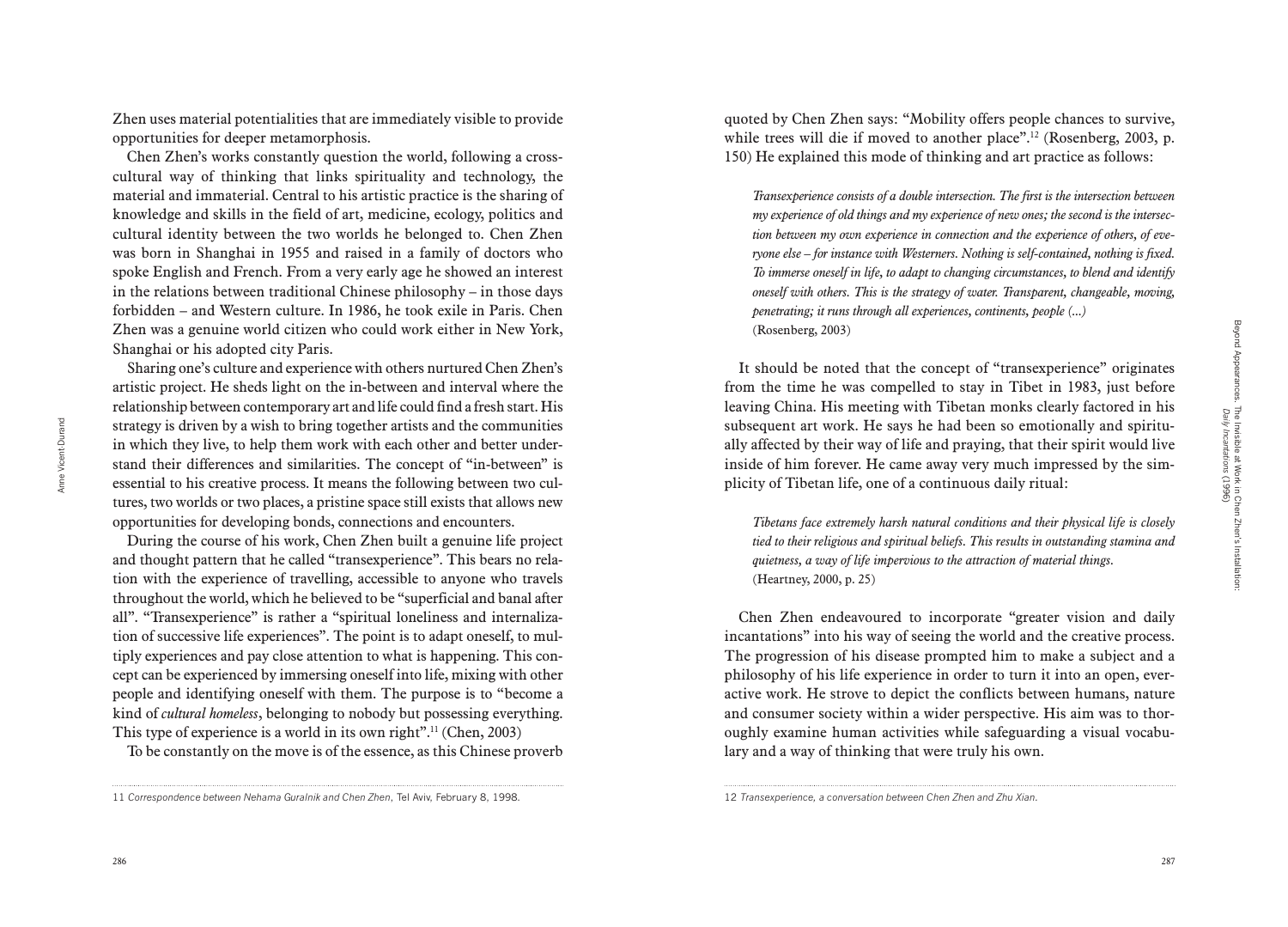*Daily Incantations* has a powerful aesthetic dimension because of the simplicity of the installation and visual language. The mass of chamber pots is impressive because of the quiet strength surrounding the cha otic globe. The pots are hermetically closed as if waiting to be struck. Contradictory energy flows strengthen the ever-present tension between the various elements; between the immateriality of the sounds and the rough and uncompromising materiality of the volumes; between the plain alignment of the bells and the disorganised piling up of electronic waste; between the rigidity of the containers and the softness of their content; between the reference to the triviality of nature's needs and the appeal to perceptible transcendence.

The anchoring in triviality is essential if the work is to open onto new dimensions. The radical nature of the installation requires going beyond appearances and better sharing the invisible elements. Catherine Francblin's remark about the works of Wim Delvoye, a contemporary vis ual artist, is quite relevant. She notes that "the more a work appeals to the physical world, the stronger its metaphysical shock wave". (Francblin, 2002) Beyond appearances, what becomes of these daily trivial objects whose physical and phenomenal potential is implied? The work, ques tioned in its very materiality, is a space calling for further metamorphosis.

Chamber pots are like vaults full of images and thus constitute an active memorial. Bells are like reliquaries; what is dropped inside is waiting for a visibility that until now has been hidden. The perception of these objects should not be limited to their density, permanence and resistance to being anything but what they are. According to Dominique Viart "All things exist as they are perceived, thought, dreamt, there is no object world". (Viart, 2005) To apprehend this installation, observers should be receptive, let their senses be stimulated to have the opportu nity to perceive images waiting to be seen and hence be given meaning. Maurice Merleau-Ponty said "The visible rests upon a total visibility that is to be recreated and that liberates the phantoms captive in it". (Merleau-Ponty, 1964, p. 30)

The receptiveness of the work requires a subtle attitude in which intu ition plays a major part. The etymology of the word *Intuition* strangely returns us to the eye in that it comes from the Latin word *in-tueri* mean ing "looking closely inward", "to keep an eye on", that is to protect. The translation of *Intuition* into Chinese includes the concept of perception, similar to an attraction between a person and the contemplated object. Cyrille Javary, a specialist of the *Yi Jing*, the Chinese *Book of Changes*, says that for the ancient Chinese, "the look was a ray sent out by the eye to strike the object before being sent back (like the radar of a bat). This leads to the beautiful saying "Chi-Ze's beauty is in the eye of her beholder. (Chi-Ze was the most beautiful woman in Chinese history)".13

Like the artist at work, observers do not see what they are looking at but rather "the way a thing looked at is co-present with them and the way they are co-present with this thing". (Merleau-Ponty, 1964, p. 30) The word "appearance" reveals its ambiguity. It no longer refers to an illusion, to something that conceals and mystifies. It goes back to its Latin origin when *apparere* meant "presence". Being able to see what is present is central to the question of the "visible".14 Presence refers to what exists here and now; "what is before me", hence "what is impending, urgent", what is obvious and can be perceived through the sens es.15 It echoes a will to exist intensely; it is a strength that deeply affects observers and invites them to share in a tangible experience.

The visibility of the work depends on the connection that can be established with observers. Without any desire to see, there is no image. Marie-José Mondzain indicates that the strength of the visible comes from "its ability to veil, build a gap between what is to be seen and the object of desire". (Mondzain, 2002, p. 38) The image must make the invisible – or "unseen" for Jean-Luc Marion (2007) – visible. The dis tinction between "unseen" and "invisible" is essential here because it conveys the idea of an image waiting to be seen, and hence be given a meaning. The observer plays an active part.

The wish to capture this indistinct and enigmatic visibility is a force ful argument for our purpose. The artistic installation *Daily Incantations* highlights the gap between the world and us and produces signs that allow us to communicate with it. Chen Zhen wished to work in the

15 The word *Praesens* as understood by Emile Benveniste.

Anne Vicent-Durand

<sup>13</sup> Cyrille Javary, *Une histoire de regard*, interviews by Patrice van Eersel, (available online).

http://www.nouvellescles.com/article [Acessed on March 23, 2009].

<sup>14</sup> Until the late 16<sup>th</sup> century, the French word "visible" meant "able to see".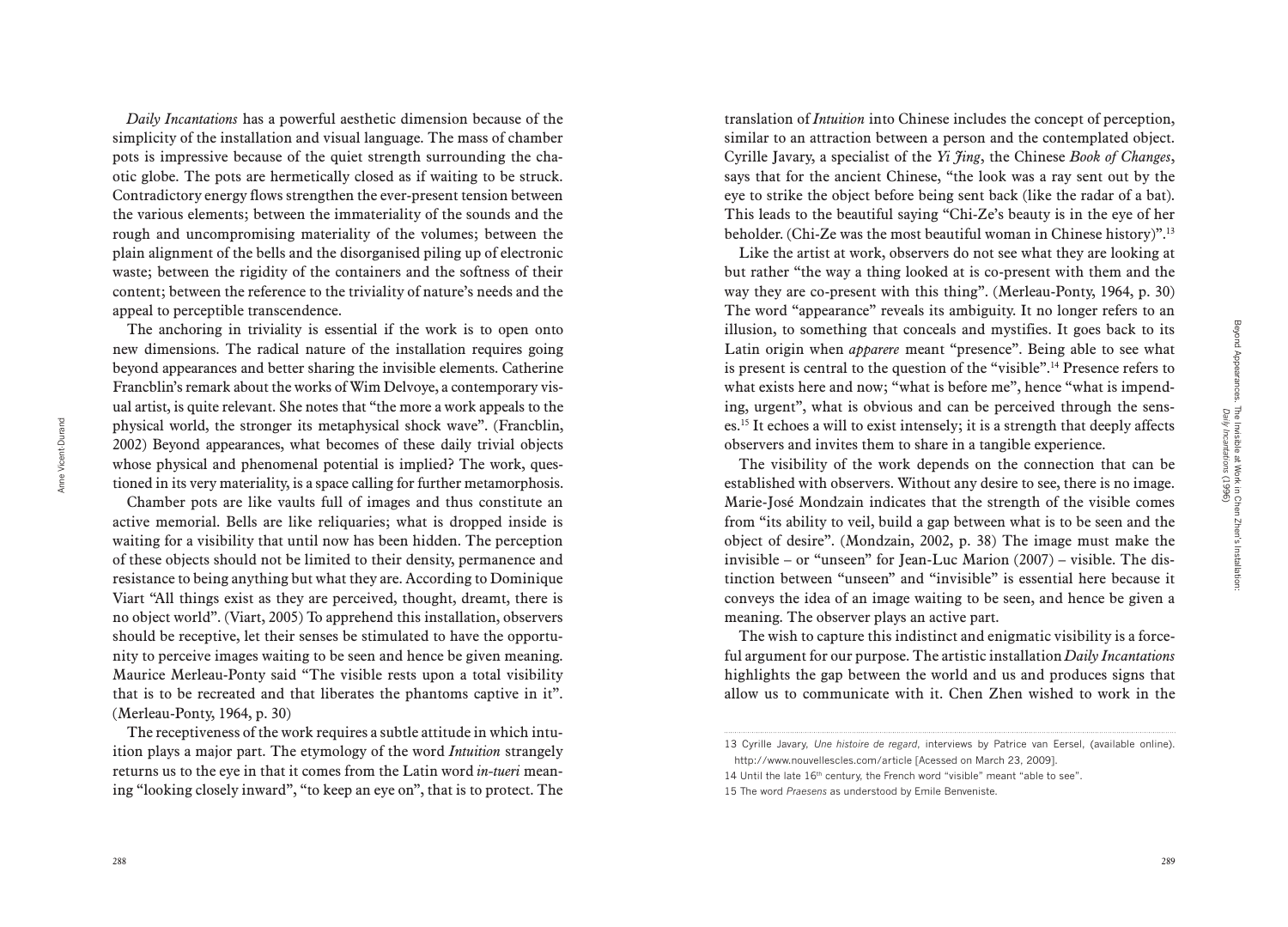space between things, in this apparent void in which, when seen from another viewpoint, turns out to be an interval of plenitude and harmony. Chen Zhen remained faithful to the philosophical sources that enrich his work; he was aware that what occurs in images is what lies in the interval, in the space between things, in what lies "in-between" and eludes us.

As Georges Didi-Hubermann points out, "an image is no mere reproduction of things, but rather the gap between things, an interval made visible". (2000, p. 144) Chen Zhen brings representation into play by intervening between images and things, between usual objects and the use he makes of them. Capturing meaningful moments of everyday life urges him to ponder on the nature of objects and to encourage thinking by creating metaphoric tensions. What occurs in images is what lies in the in-between space, in the interval. From a Taoist perspective, the genuine energy of our Universe does not reside in elements but rather in relationships. He adds:

*The in-between space is invisible, intangible, and immaterial: movements, shifts, exchanges and transformations that result in a dynamic process of change and evolution.*

(Chen, 2003)

The "Median Void"16 is a dynamic and active notion that attracts and galvanizes the flow of energy according to the *Ying* and *Yang* principles of alternation and *complementarity.* François Chen explains "The Void allows things that are already *full* to eventually reach their full potential". (Cheng, 1991, p. 56)

The installation endlessly demonstrates its strength; its appearance is meant to spread out constantly and cannot appear immobile. What is unfinished is by no means unaccomplished; any settled form would

be threatened by inertia if it were not constantly transformed by the creative energy that gives it life. The notion of the unaccomplished is a fundamental principle specific to any creative process that opens up the artwork so that it eventually reaches its full potential. Nothing is fixed. *Nothing is accomplished*. <sup>17</sup> The movement seems continuous and unfinished. The interval allows the emergence of the image which, as soon as it has appeared, tends to vanish into an endlessly continuous flow.

•

*Daily Incantations* is a forceful work whose visual strength is served by a simple and accurate creative process. It reflects the artist's experience and his open and generous vision. Just as the lotus is deeply rooted in mud, the stem developing through the dark waters and then majestically blooming above the water, Chen Zhen's work is a metaphor for transformation. The dialogue between the invisible dark spaces and the visible light occurs thanks to the symbolic strength of the lotus; its bright corolla comes out of the shadow and sludge to bloom in the daylight. *Daily Incantations* is nurtured by the many forces at work in its hidden depths. What is "at last seen" reveals the underground forces suddenly rising up. The point is to seize this emergence, this unfolding of reality, which can only exist in the shared experience of looking**.**

17 John Cage, *Manifesto,* 1952.

*Daily Incantations* (1996)

<sup>16</sup> In China, the concept of Void appeared as early as the 7<sup>th</sup> century BCE, in the *Book of Changes*, one of the oldest books of Chinese philosophy. This concept is not exclusively used by Taoists but also by Confucians. It will become a pivotal theme for the main masters of Ch'an (Zen) Buddhism from the 9th century on.